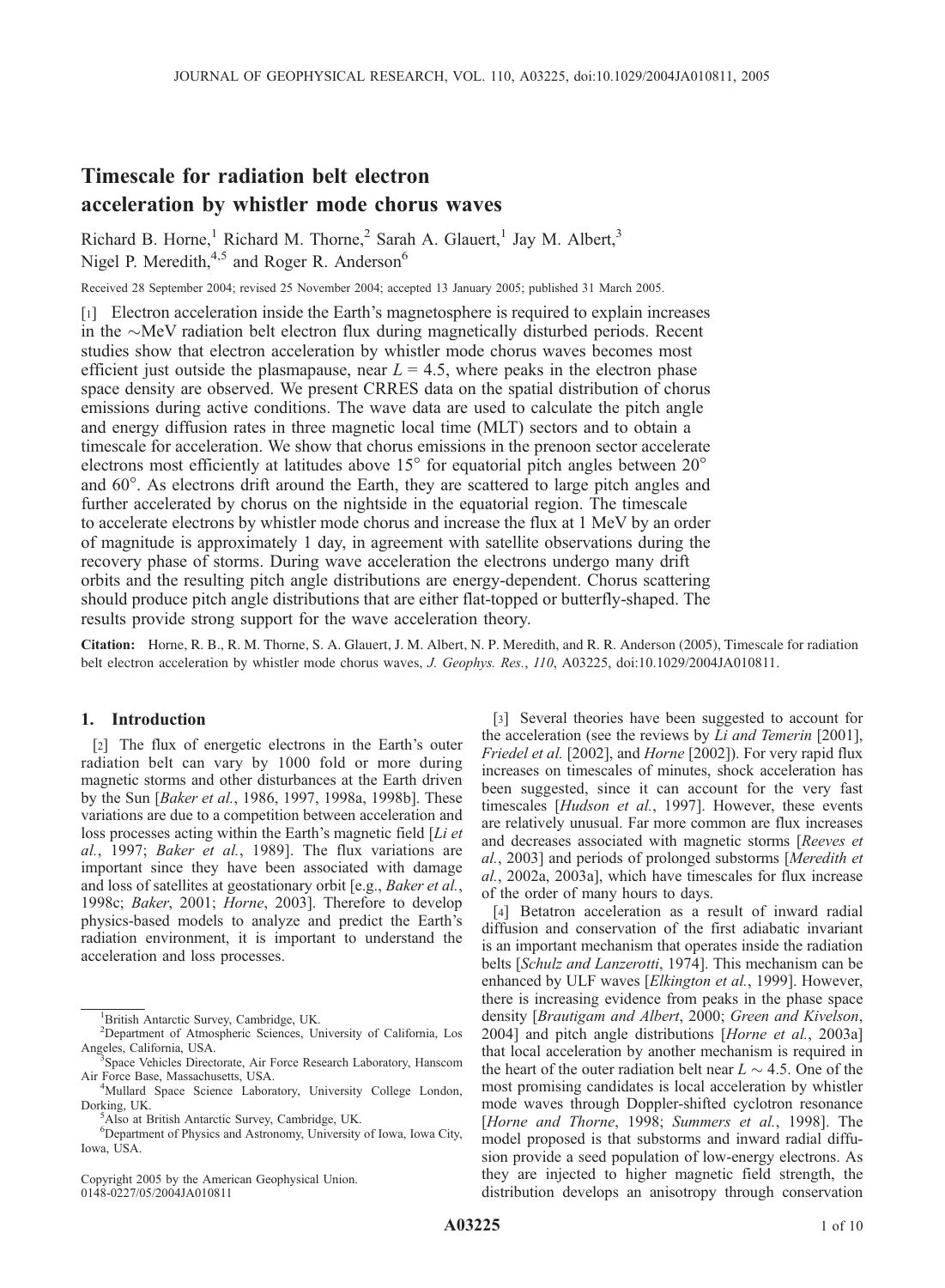of the first two adiabatic invariants and excites whistler mode waves. These waves accelerate the particles by transferring energy from low-energy electrons at small pitch angles to high-energy electrons at large pitch angles through Doppler-shifted cyclotron resonance. Indeed, several studies have shown that relativistic electron flux enhancements are associated with prolonged substorm activity, an elevated flux of seed electrons, and prolonged periods of enhanced chorus amplitudes lasting for the order of several days [Meredith et al., 2002a, 2003a; Miyoshi et al., 2003]. A recent statistical analysis of magnetically disturbed periods suggests that radial diffusion is efficient in the outer magnetosphere, whereas local acceleration may dominate in the inner magnetosphere [O'Brien et al., 2003].

[5] In order for whistler mode acceleration to be viable, waves must be able to accelerate the electrons on timescales consistent with observations. While previous estimates have generally been favorable, they have assumed field-aligned waves [Summers et al., 2002, 2004] and a uniform distribution of wave power in magnetic local time (MLT) [Horne et al., 2003b]. Another factor that is critical to the efficiency of wave acceleration is the ratio of the electron plasma frequency to the electron gyrofrequency  $f_{pe}/f_{ce}$  [Summers et al., 1998; Horne et al., 2003b]. Whistler mode acceleration is more efficient in regions of low density, since this increases the phase velocity of the waves for the dominant cyclotron resonance. Observations show that whistler mode wave power and  $f_{pe}/f_{ce}$  vary considerably with magnetic activity, L, MLT, and magnetic latitude  $\lambda_m$  [Meredith et al., 2003c]. The purpose of this paper is to take these variations into account by analyzing data from the CRRES satellite in different MLT sectors and constructing models to calculate the timescale for electron acceleration on a global scale. To accomplish this, we have developed new pitch angle and energy diffusion codes that are not restricted to the high plasma density approximation made in previous codes but can also treat diffusion in the low-density limit [Glauert and Horne, 2005; Albert, 2005]. We find that wave acceleration is very dependent on magnetic local time and latitude, but the resulting timescale should be sufficient to increase the  $\sim$ MeV electron flux by an order of magnitude at  $L \approx 4.5$ within 24 hours, consistent with observations.

## 2. Data Distribution in MLT

[6] Using data from the Combined Release and Radiation Effects Satellite (CRRES), we constructed a database to study the spatial distribution of whistler mode wave power and the ratio  $f_{pe}/f_{ce}$ . CRRES operated in an elliptical geosynchronous transfer orbit with a perigee of 305 km, apogee of  $35,768$  km, and inclination of  $18^\circ$ . The orbital period was approximately 10 hours, and the mission lasted for almost 15 months. Thus during the mission lifetime, the satellite sampled all MLT through the radiation belts. The data used in this study were taken from the Plasma Wave Experiment, which measured electric fields between 5.6 Hz and 400 kHz [Anderson et al., 1992], and the fluxgate magnetometer [Singer et al., 1992]. Since pitch angle and energy diffusion rates scale as the power of the wave magnetic field, the electric field spectral intensity,  $S_E$ , was converted into magnetic field spectral intensity,  $S_B$ , by using Faraday's law and the cold plasma dispersion relation for

wave propagation parallel to the ambient magnetic field  $B_0$ [*Stix*, 1992, p. 26], given by

$$
S_B = \frac{1}{c^2} \left( 1 - \frac{f_{pe}^2}{f(f - f_{ce})} \right) S_E,
$$
\n(1)

where  $c$  is the speed of light and  $f$  is the wave frequency. The plasma frequency was determined from observations of electrostatic waves at the local upper hybrid frequency  $f_{UHR}$ and from the lower-frequency cutoff of electromagnetic continuum radiation, as described by Meredith et al. [2002a]. The magnetic field wave amplitude was obtained by integrating the average wave spectral density ( $pT^2 Hz^{-1}$ ) over frequency and taking the square root. The data were sampled and binned in steps of 0.1L. The L shell and magnetic latitude  $\lambda_m$  were obtained from the Olsen-Pfitzer magnetic field model [Olsen and Pfitzer, 1977].

[7] The distribution of chorus wave amplitudes with  $f_{pe}$ /  $f_{ce}$  have been presented for different levels of substorm activity before [Meredith et al., 2003c]. The previous studies used the level of substorm activity, as measured by the AE index, and selected data for  $AE > 300$  nT as the highest level of substorm activity. They also limited the frequency band to  $0.1f_{ce} < f < 0.5 f_{ce}$ . However, since diffusion rates are sensitive to the peak wave power and, as we shall show, are sensitive to lower normalized frequencies at high latitudes, we have reanalyzed the CRRES data for  $AE > 500$  nT, and  $f_{LHR} < f < 0.5$   $f_{ce}$ , where  $f_{LHR}$  is the lower hybrid resonance frequency. Therefore in this paper we define lower-band chorus as chorus in the frequency range  $f_{LHR} < f < 0.5 f_{ce}$  and not 0.1  $f_{ce} < f < 0.5 f_{ce}$ used in previous studies.

[8] The average lower-band chorus amplitudes during active conditions are shown as a function of L and MLT for the equatorial and midlatitude regions in the top panels of Figure 1. The analysis is restricted to lower-band chorus since these waves resonate with  $\sim$  MeV electrons and since lower-band chorus is generally stronger than upper-band chorus [Meredith et al., 2001, 2002b]. In the equatorial region (top left), defined here as waves between  $-15^{\circ}$  <  $\lambda_m$  < 15°, chorus wave amplitudes are enhanced from just before midnight, through dawn, to about 1200 MLT. Wave amplitudes are enhanced for  $3 \leq L \leq 6$  and can exceed 100 pT. Unfortunately, there are very few samples in the 0900 – 1200 MLT sector. The region of enhanced wave amplitudes also corresponds to regions where  $f_{pe}/f_{ce}$  is typically less than 4 (bottom left), indicating that the region from midnight through dawn should contribute to wave acceleration. In comparison to equatorial chorus, midlatitude chorus (between  $15^{\circ} < |\lambda_m| < 30^{\circ}$ ) is enhanced on the dayside between 0600 and 1500 MLT. The emissions before 1200 MLT are associated with low values of  $f_{pe}/f_{ce}$ , typically less than 3, and thus should also contribute to wave acceleration. However, at night there is very little wave power at high latitudes even though the ratio  $f_{pe}/f_{ce}$  is smaller. The data show that there are substantial differences in wave amplitudes and  $f_{pe}/f_{ce}$  with MLT, and thus there should be substantial differences in the pitch angle and energy diffusion rates.

[9] To take into account MLT effects on the diffusion rates, we have averaged the CRRES data into three local time sectors, where in each sector the data exhibit similar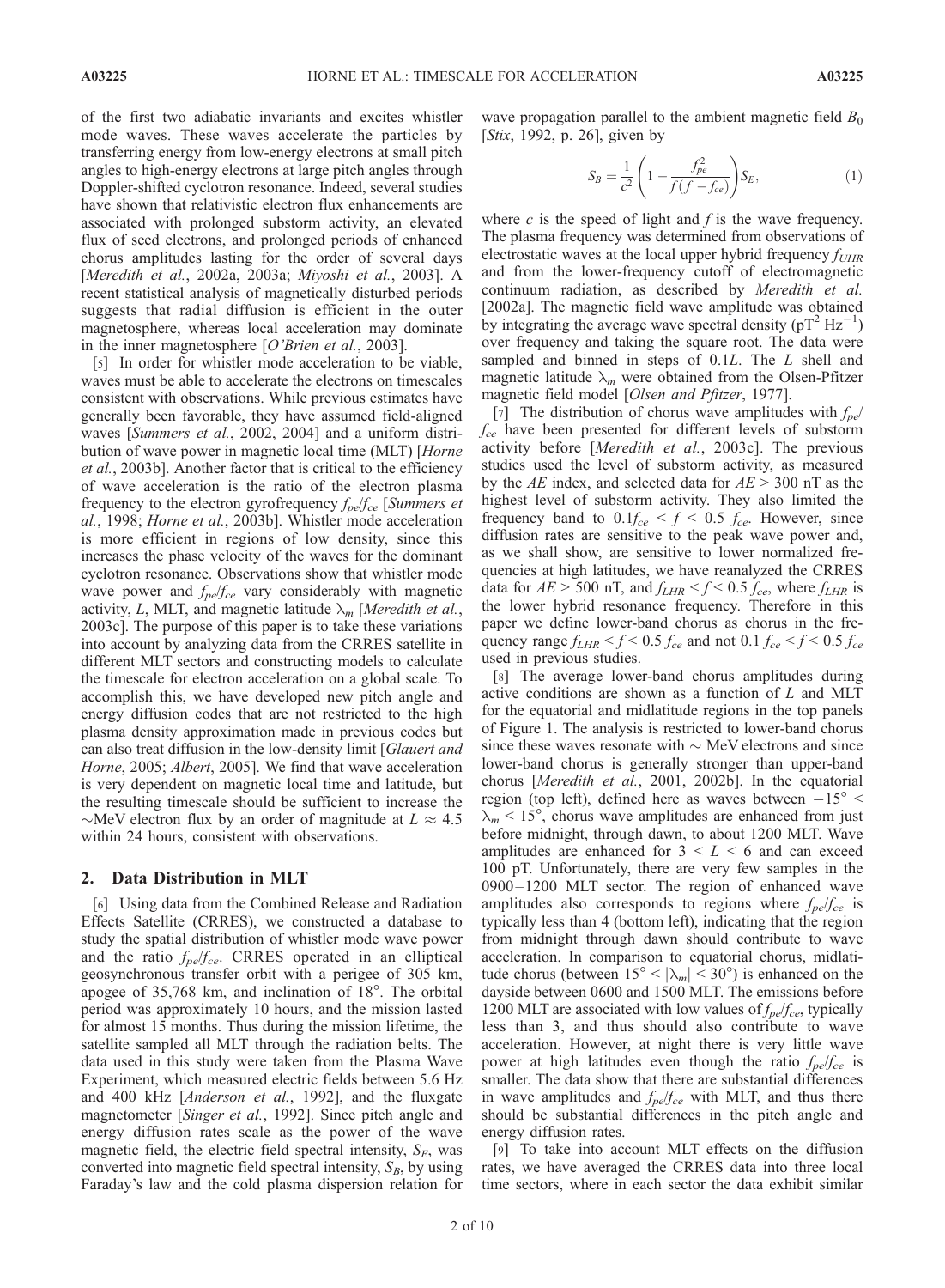

Figure 1. Magnetic local time (MLT) dependence of (top) chorus wave amplitudes and (bottom) the electron plasma to gyro frequencies  $f_{pe}/f_{ce}$ . The data are for high substorm activity  $AE > 500$  nT, for the (left) equatorial and (right) midlatitude regions. The insets show the time spent sampling each 0.1L bin.

variations in wave power and latitude. The MLT sectors are referred to as night  $(2300-0600 \text{ MLT})$ , prenoon  $(0600-$ 1200 MLT), and afternoon  $(1200-1500$  MLT). The remaining MLT sector is not included, since the wave power is low and  $f_{pe}/f_{ce}$  is high so that no significant acceleration is expected. The data are restricted to  $L = 4.5 \pm 0.5L$ , corresponding to the approximate peak in electron phase space density during the recovery period of magnetic storms [Green and Kivelson, 2004]. All the data are for a high level of substorm activity,  $AE > 500$  nT, and data for southern latitudes has been averaged with northern latitudes to improve the statistics. Figure 2 shows the results for the median (solid), upper, and lower (dashed) quartiles of the average wave amplitude for  $f_{LHR} < f < 0.5 f_{ce}$  (top) and ratio  $f_{pe}/f_{ce}$  (bottom).

[10] Chorus wave amplitudes peak around 50 pT for  $\lambda_m$  <  $15^\circ$  in the night MLT sector and decrease with increasing latitude (top left). On the other hand, wave amplitudes increase with latitude in the prenoon sector, reaching a maximum around  $\lambda_m \approx 25^\circ$ . The prenoon sector has the largest wave amplitudes of all the MLT shown. In the afternoon sector, wave amplitudes also tend to increase with increasing latitude but are generally smaller than prenoon. The ratio  $f_{pe}/f_{ce}$  generally decreases with increasing latitude in each MLT sector. However,  $f_{pe}/f_{ce}$  is smaller in the night sector. The data for  $f_{pe}/f_{ce}$  are more variable in the prenoon and afternoon sectors, probably due to a time delay between the increase in  $AE$  above 500 nT and the motion of the high-density plasmapause.

[11] Using the data, we have constructed three models for the variation in wave amplitude and plasma density corresponding to each MLT sector at  $L = 4.5$ . We have restricted the magnetic field variations to a dipole and kept the plasma density constant with latitude. The wave power in each model is kept constant to reduce the complexity of the calculations and to help physical interpretation. The models are overlaid in Figure 2 (long dashed lines).

[12] For the night model,  $f_{pe}/f_{ce} = 3.43$  at the magnetic equator and the average wave magnetic field amplitude is  $B_w = 50$  pT over a latitude range  $|\lambda_m|$  < 15°. The wave amplitude is zero outside this range. For the prenoon model,  $f_{pe}/f_{ce} = 4.0$  at the equator and  $B_w = 100$  pT for  $15^{\circ} < |\lambda_m|$ 35. This gives a reasonable variation over the latitude region where the wave power peaks, for example,  $f_{pe}/f_{ce}$  = 1.8 at  $\lambda_m = 25^\circ$ . For the afternoon model,  $f_{pe}/f_{ce} = 6.72$  at the equator and  $B_w = 50$  pT for  $10^{\circ} < |\lambda_m| < 35^{\circ}$ .

### 3. Diffusion Model

[13] Following previous methods [*Lyons et al.*, 1972; Lyons, 1974; Albert, 1999], we calculate the bounceaveraged diffusion coefficients for equatorial pitch angle  $\langle D_{\alpha_{eq}\alpha_{eq}}\rangle$ , mixed pitch angle momentum  $\langle D_{\alpha_{eq}p}\rangle$ , and momentum  $\langle D_{pp} \rangle$  in the fully relativistic limit. The bounce-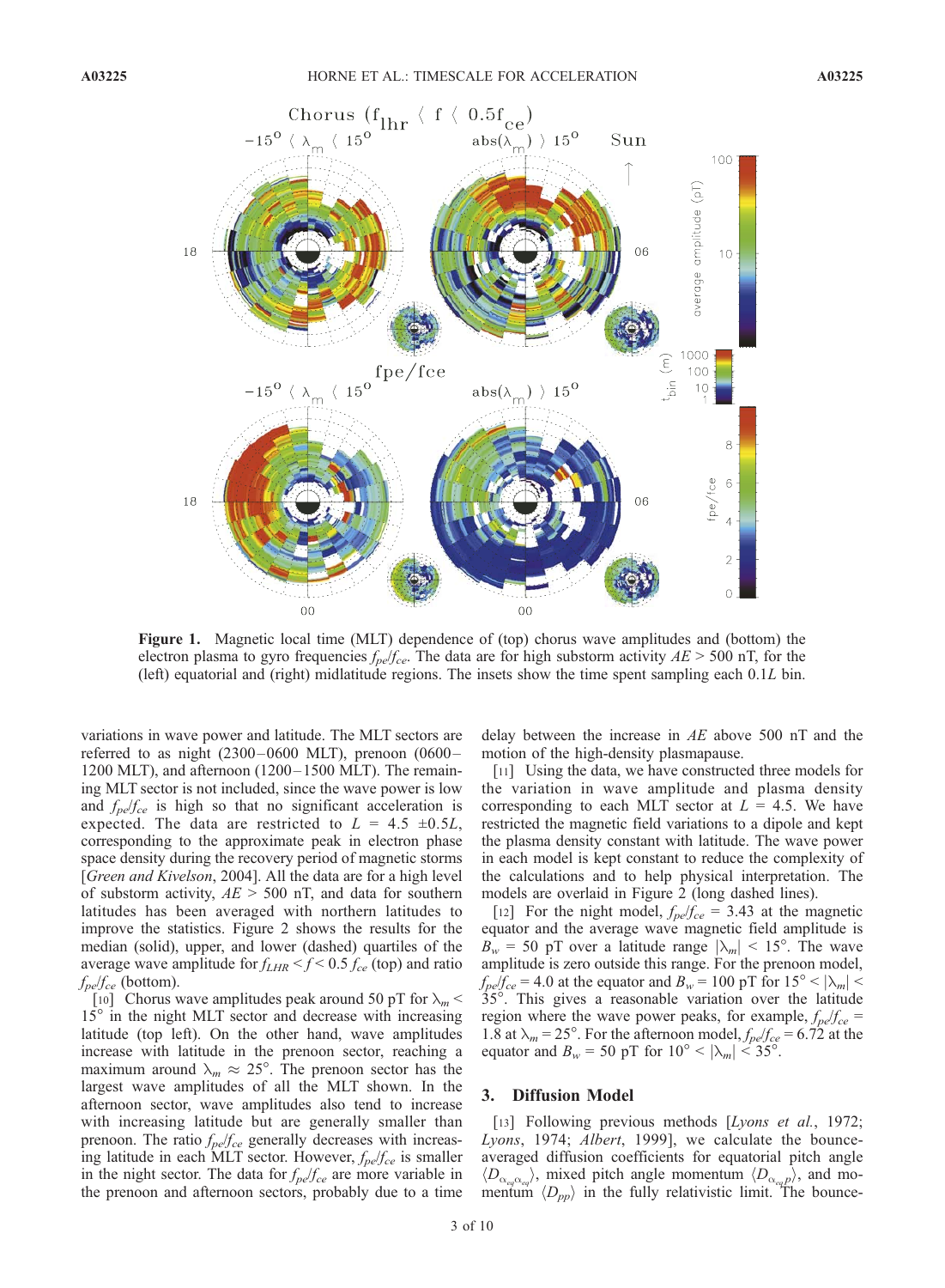

**Figure 2.** (top) Average chorus wave amplitudes and (bottom) ratio  $f_{pe}/f_{ce}$  for different magnetic local time sectors, (left) night, (middle) prenoon, and (right) afternoon, for  $AE > 500$  nT at  $L = 4.5$ . Data for southern and northern latitudes are averaged together. The median, upper, and lower quartiles are shown by the solid and short dashed lines, respectively. The model values are shown by the long dashed lines.

averaged diffusion coefficients are obtained by bounceaveraging the relativistic quasi-linear diffusion equation, given by [Lyons and Williams, 1984, p. 140]

$$
\frac{\partial f_0}{\partial t} = \nabla \cdot (\mathbf{D} \cdot \nabla f_0)
$$
\n
$$
= \frac{1}{p^2 \sin \alpha} \frac{\partial}{\partial \alpha} p \sin \alpha \left( D_{\alpha\alpha} \frac{1}{p} \frac{\partial f_0}{\partial \alpha} + D_{\alpha p} \frac{\partial f_0}{\partial p} \right)
$$
\n
$$
+ \frac{1}{p^2} \frac{\partial}{\partial p} p^2 \left( D_{p\alpha} \frac{1}{p} \frac{\partial f_0}{\partial \alpha} + D_{pp} \frac{\partial f_0}{\partial p} \right), \tag{2}
$$

where  $\alpha$  is the particle pitch angle (tan  $\alpha = p_1/p_1$ ),  $f_0(\mathbf{p}, t)$  is the zero-order spatially uniform particle distribution function for the species  $\sigma$ , with charge  $q_{\sigma}$ , and rest mass  $m_{0\sigma}$ , and  $D_{\alpha\alpha}$ ,  $D_{\alpha p}$  and  $D_{pp}$  are the local diffusion coefficients defined as

$$
D_{\alpha\alpha} = \frac{p^2 \langle (\Delta\alpha)^2 \rangle}{2\Delta t} \tag{3}
$$

$$
D_{\alpha p} = \frac{p \langle \Delta \alpha \Delta p \rangle}{2\Delta t} \tag{4}
$$

$$
D_{pp} = \frac{\langle (\Delta p)^2 \rangle}{2\Delta t}.
$$
 (5)

It is important to note that the diffusion rates have dimensions of momentum<sup>2</sup>  $s^{-1}$ . However, in the results below, we divide by  $p^2$  to give the diffusion rates in  $s^{-1}$ . The energy  $\langle D_{EE} \rangle$  and mixed pitch angle energy  $\langle D_{\alpha E} \rangle$ 

diffusion rates are obtained from the momentum diffusion rates and divided by  $E^2$  to obtain the same units of  $s^{-1}$ .

[14] While previous work uses the high-density approximation for whistler mode dispersion, we use the full dispersion relation. This enables us to address diffusion in low and high plasma densities but increases the mathematical complexity significantly. The results have been obtained and checked by two new and independent codes. Both use the full cold plasma dispersion relation, but one (PADIE) solves a high-order polynomial to obtain all possible resonant frequencies and then selects those corresponding to the whistler branch [Glauert and Horne, 2005], while the other uses the properties of the whistler mode to find the resonances within the specified range of frequency and wavenormal angles [Albert, 2005].

[15] To calculate the diffusion coefficients, the total wave power, frequency distribution, and angular distribution of wave power must be specified. The frequency distribution is assumed to be Gaussian, given by

$$
B^{2}(\omega) = A^{2} \exp \left[ -\left(\frac{\omega - \omega_{m}}{\delta \omega}\right)^{2} \right],
$$
 (6)

where  $B^2(\omega)$  is the power spectral density of the wave magnetic field (in  $nT^2 Hz^{-1}$ ),  $\omega_m$  and  $\delta \omega$  are the frequency of maximum wave power and bandwidth, respectively (in radians  $s^{-1}$ ), and

$$
A^{2} = \frac{|B_{w}|^{2}}{\delta \omega} \frac{2}{\sqrt{\pi}} \left( \text{erf}\left(\frac{\omega_{m} - \omega_{lc}}{\delta \omega}\right) + \text{erf}\left(\frac{\omega_{uc} - \omega_{m}}{\delta \omega}\right) \right)^{-1}.
$$
 (7)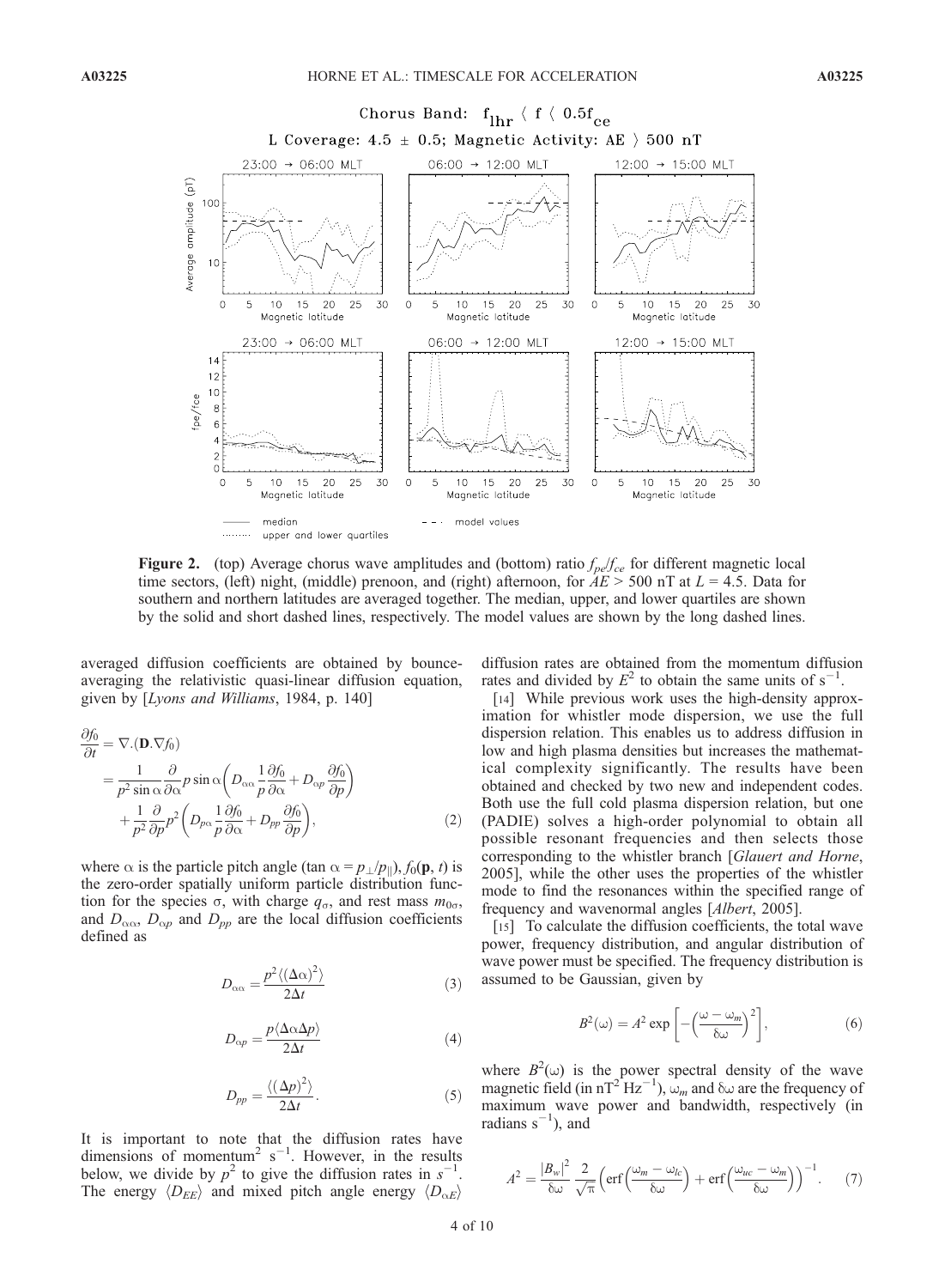$B_w$  is in units of nT. The wave spectrum is also bounded by upper  $\omega_{uc}$  and lower  $\omega_{lc}$  frequency limits and is zero outside these limits. We also assume that the wave power is spread over a Gaussian distribution of wave normal angles  $\psi$  given by

$$
g_{\omega}(X) = \exp\left[-\left(\frac{X - X_m}{X_w}\right)^2\right],\tag{8}
$$

where  $X = \tan \psi$ ,  $X_w$  is the angular width and  $X_m$  is the peak. The derivation of the diffusion coefficients, and methods of computation, are given in full elsewhere [Glauert and Horne, 2005; Albert, 2005].

[16] Since growth rates for whistler mode waves maximize for parallel propagation, for each model we assume that the wave power peaks in the field-aligned direction,  $X_m = 0$ , with an angular distribution of  $\Delta \psi = 30^\circ$  ( $X_w =$ 0.577). At each frequency the wave power is integrated from  $X = 0$  to  $X = 1$  (or up to the resonance cone angle if that is smaller). Since wave propagation at an angle to the magnetic field is included, we calculate the diffusion rates for Landau ( $n = 0$ ) and  $\pm 5$  cyclotron harmonic resonances.

#### 4. Bounce-Averaged Diffusion Rates

[17] The bounce-averaged pitch angle and energy diffusion rates for the night model are shown in Figure 3. For the night model we assume that the wave amplitude peaks at  $\omega_m = 0.35\Omega_e$  and has a bandwidth  $\delta\omega = 0.15\Omega_e$ , typical of lower-band chorus emissions [e.g., Meredith et al., 2001]. The lower and upper cutoff frequencies are set to  $\omega_{lc}$  =  $0.05\Omega_e$  and  $\omega_{uc} = 0.65\Omega_e$ , respectively. The momentum diffusion rates  $\langle D_{pp} \rangle$  have been converted into energy diffusion rates  $\langle D_{EE} \rangle$ .

[18] The very narrow peaks in the diffusion rates near  $80^{\circ}$ correspond to diffusion by individual resonances, particularly the  $n = 0$  Landau and  $n = \pm 1$  cyclotron resonances. The higher-order resonances occur at smaller pitch angles and add in such a way as to give a smoother profile. The largest pitch angle diffusion rates occur at energies of  $\sim$ 30 keV. At low energies, pitch angle diffusion maximizes at small pitch angles and thus electron scattering into the loss cone is very effective. Energy diffusion maximizes for  $\alpha_{eq} < 60^\circ$  (bottom) and thus for any moderate loss cone anisotropy, 30 keV electrons contribute the most to whistler mode wave growth as they are scattered to smaller pitch angles. At higher energies, pitch angle diffusion is reduced at small pitch angles and peaks between  $60^{\circ}$  and  $80^{\circ}$ . This indicates that pitch angle diffusion is most effective at large angles but that the particles remain trapped in the magnetosphere, typically for periods of several days for  $E > 300$  keV. These trapped particles can undergo significant energy diffusion. For example, assuming a separation of variables, pitch angle and energy, in the diffusion equation, the timescale  $\tau_E$  for electrons to diffuse in energy by a factor of  $e(2.718)$  by pure energy diffusion can be estimated from the inverse of the energy diffusion coefficient. Thus the energy diffusion timescale for 300 keV electrons is less than 13 hours.

[19] The net particle diffusion flux is toward lower phase space density. At large pitch angles and for a particle distribution function that has a modest anisotropy, the



**Figure 3.** Bounce-averaged pitch angle  $\langle D_{\alpha\alpha} \rangle$  and energy  $\langle D_{EE} \rangle$  diffusion rates for whistler mode chorus waves as a function of equatorial pitch angle  $\alpha_{eq}$ , for energies of 30, 100, 300, and 1000 keV, for the night model.

resonant diffusion surfaces along which the particles diffuse cut across the contours of the distribution function [e.g., Horne and Thorne, 2003, Figure 3]. Under these conditions, pitch angle diffusion at large pitch angles results in a net flux of particles toward higher energies and thus energy gain. Thus in Figure 3, there should be a net acceleration of particles at pitch angles more than  $\sim 60^\circ$ . In the absence of other source and loss processes, the diffusion should continue until the contours of the particle distribution function match the resonant diffusion surfaces. The net result is a transfer of energy from the large number of low-energy particles at  $\sim$ 30 keV, into the waves, and acceleration of a smaller number of >100 keV electrons at large pitch angles.

[20] In comparison to the night model, the diffusion rates for the prenoon model (Figure 4) show a different behavior. In the prenoon model the frequency of maximum wave power at the equator is larger,  $\omega_m = 0.55\Omega_e$ , in order to obtain the appropriate frequency band for chorus at higher latitudes  $|\lambda_m| > 15^\circ$  where wave amplitudes maximize. The other parameters are  $\delta \omega = 0.15 \Omega_e$ ,  $\omega_{lc} = 0.05 \Omega_e$ , and  $\omega_{uc} =$  $0.95\Omega_e$ . In this model all the diffusion rates drop rapidly for pitch angles greater than about  $55^\circ$ . This is due to our model assumption that there is no wave power at latitudes less than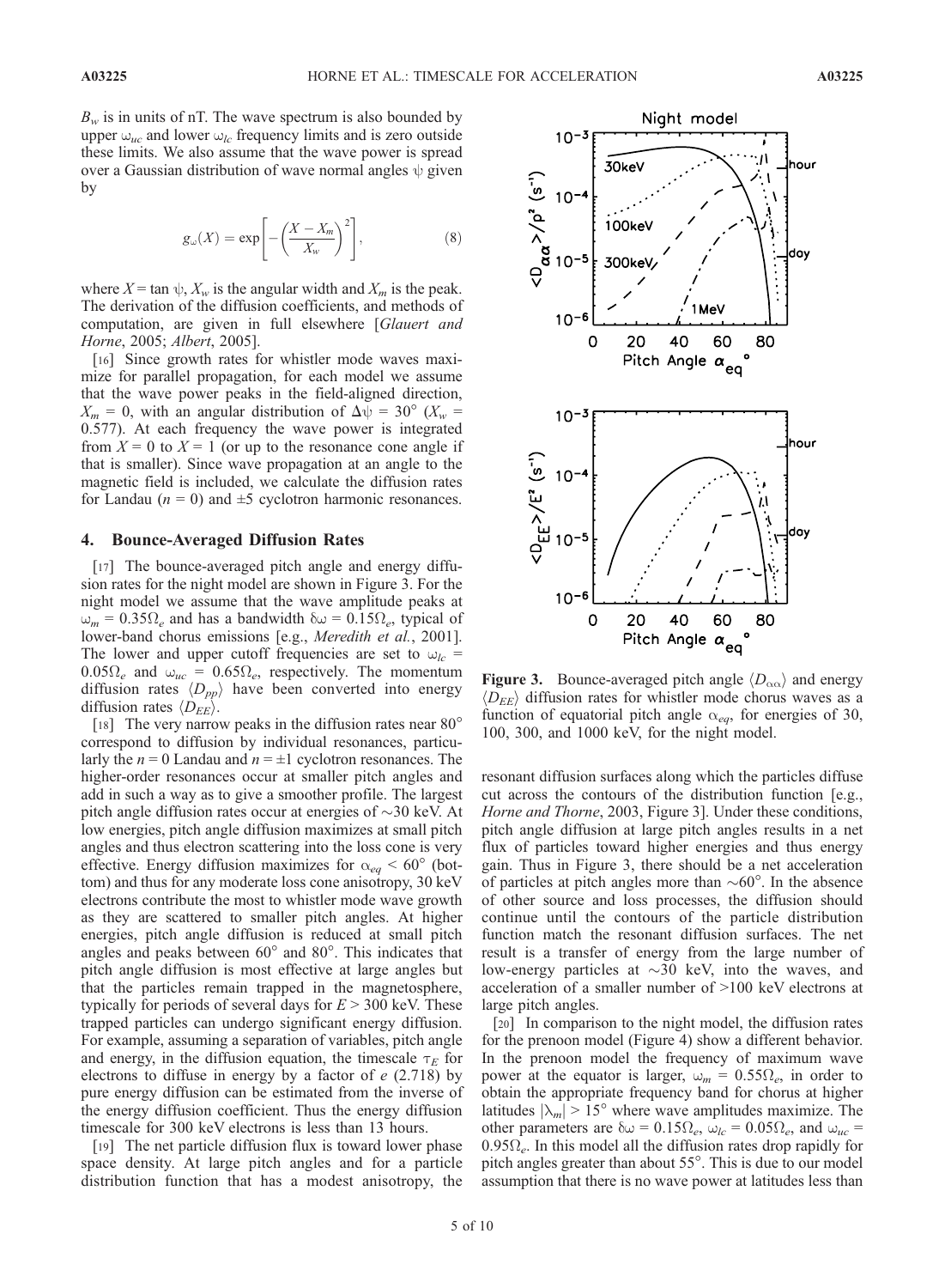

**Figure 4.** Bounce-averaged pitch angle  $\langle D_{\alpha\alpha} \rangle$  and energy  $\langle D_{EE} \rangle$  diffusion rates for whistler mode chorus waves as a function of equatorial pitch angle  $\alpha_{eq}$ , for energies of 30, 100, 300, and 1000 keV, for the prenoon model.

15°, and thus when the diffusion rates are mapped back to the equator there is no scattering of the equatorial distribution function at pitch angles greater than  $60^\circ$ . Significant pitch angle scattering into the loss cone is possible for energies from 30 to 100 keV, with a timescale comparable to hour, but the losses become small for energies above 300 keV. In particular, at 1 MeV loss is insignificant, suggesting that once particles are accelerated to this energy they remain trapped for  $\sim$ 10 days. The largest energy diffusion (Figure 4, bottom) occurs for  $\sim$ 30 keV. The estimated timescale for acceleration 300 keV electrons is less than 5 hours but decreases with increasing energy to about 1 day at 1 MeV. The acceleration is only important for pitch angles between about  $30^{\circ}$  and  $60^{\circ}$  at these higher energies. Therefore the prenoon model alone does not produce acceleration all the way to  $90^\circ$ . In reality, there is wave power at low latitudes in the prenoon sector and so there will be some energy diffusion at large pitch angles. In addition, pitch angle diffusion is usually much larger than energy diffusion, and so, even though the power may be small near the equator, pitch angle diffusion will tend to smooth out any accelerated electrons so they should be seen near the equator.

[21] The diffusion rates for the afternoon model show a similar behavior to the prenoon model (Figure 5). In this model  $\omega_m = 0.45\Omega_e$ ,  $\delta\omega = 0.15\Omega_e$ ,  $\omega_{lc} = 0.05\Omega_e$ , and  $\omega_{uc} =$  $0.95\Omega_e$ . The peak diffusion rates are smaller due to the lower wave amplitude 50 pT and are higher at larger pitch angles than the prenoon model due to wave power extending to lower latitudes. Clearly, while waves in this sector contribute to loss of low-energy electrons and acceleration, they are not as effective as the prenoon sector.

#### 5. Global Diffusion Rates

[22] Energetic electrons drift around the Earth under the influence of the gradient and curvature drift and the convection electric field. However, for high energies the gradient and curvature drift are the most important factors. The drift periods of 0.1 to 1 MeV electrons at  $L = 4.5$  in a dipole magnetic field lie between approximately 100 and 16 min, respectively. Thus during a storm recovery phase lasting a few days, electrons complete many drift orbits. During each drift orbit the particles will encounter waves in different MLT sectors and be scattered in pitch angle and energy. To take this into account, we have combined the results of the three models discussed above to obtain the drift average diffusion rates. We have multiplied the diffusion rates for each model by the fraction of MLT that the model represents, 7/24 for night, 6/24 for prenoon, and 3/24 for afternoon. The results are shown in Figure 6. The global



Figure 5. Bounce-averaged pitch angle  $\langle D_{\alpha\alpha} \rangle$  and energy  $\langle D_{EE} \rangle$  diffusion rates for whistler mode chorus waves as a function of equatorial pitch angle  $\alpha_{eq}$  for energies of 30, 100, 300, and 1000 keV, for the afternoon model.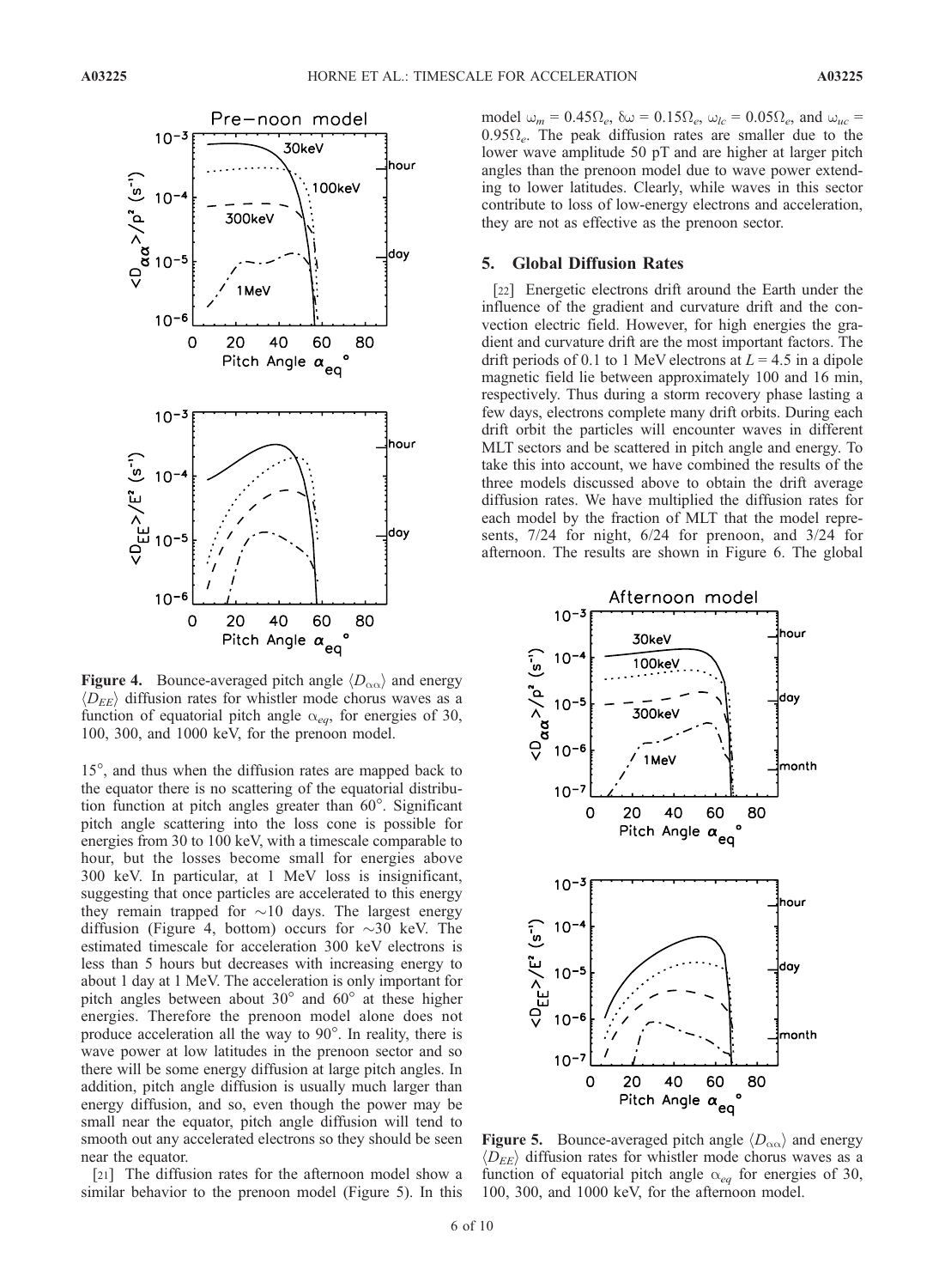

Figure 6. Bounce-averaged pitch angle and energy diffusion rates for whistler mode chorus waves for the night (solid), prenoon (dotted), and afternoon (dashed) models, weighted according to the MLT occurrence of the waves. The energies are, top to bottom, 1000, 300, 100, and 30 keV.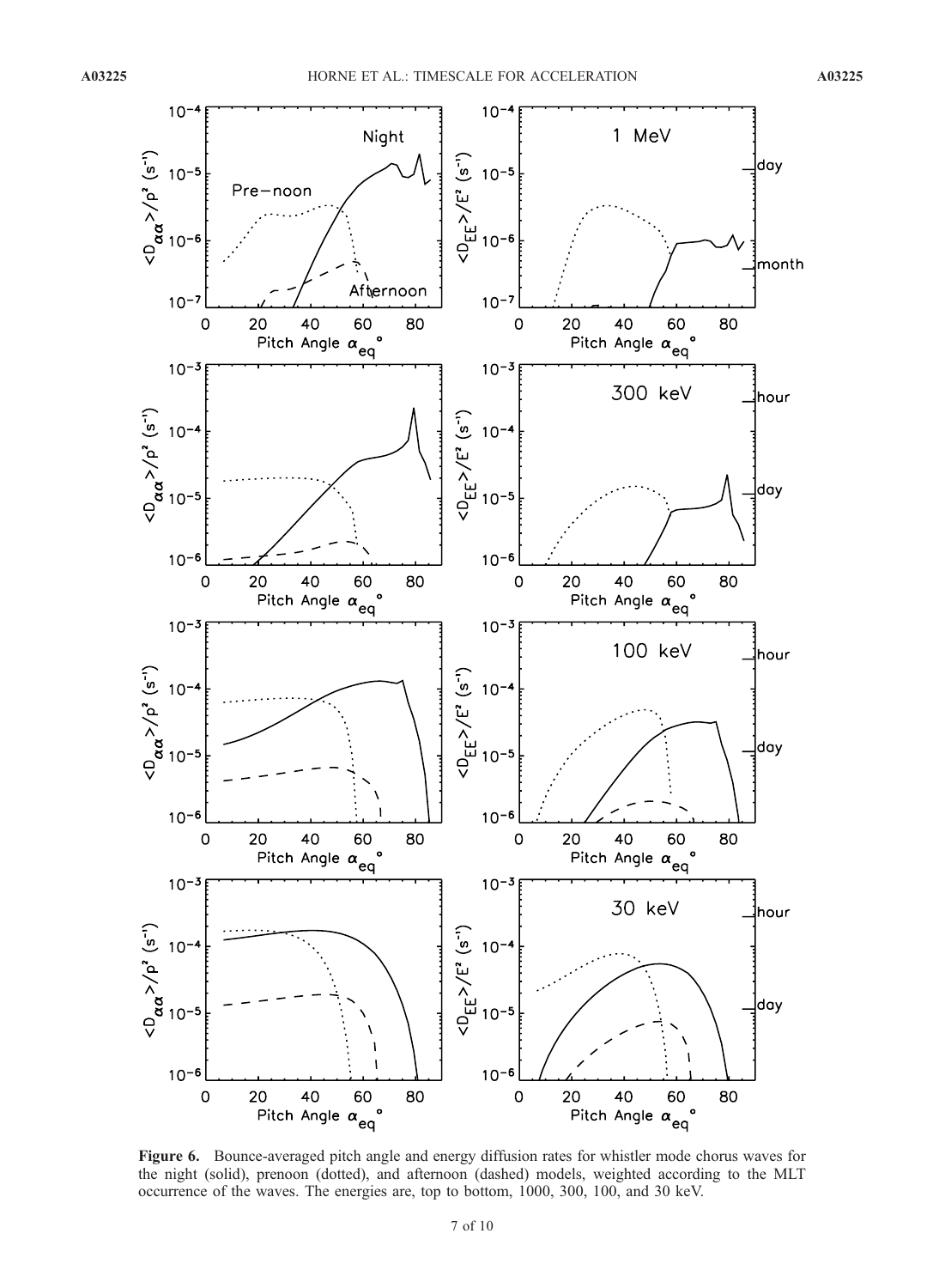diffusion rate due to waves in all MLT sectors is therefore the sum of the diffusion rates shown in each panel in Figure 6. Thus it is clear that energy diffusion can extend to large pitch angles when the drift of the particles is taken into account.

[23] When the MLT occurrence of the waves is taken into account, only waves in the night and prenoon MLT sectors contribute significantly to particle diffusion. The diffusion rates generally decrease with increasing energy, but the key factor to emerge is that there is a competition between electron acceleration and electron loss that is energy dependent. By assuming a separation of variables and ignoring mixed pitch angle-energy diffusion, the timescale for electron loss can be estimated from the inverse of the pitch angle diffusion rate at the edge of the loss cone. At 30 keV, the loss timescale is approximately 2 hours. However, at 300 keV the loss and acceleration timescales are comparable at about 14 hours, but at 1 MeV the acceleration timescale becomes much shorter (3.9 days) than the loss timescale (23 days). The change in the timescales with energy is consistent with the concept of energy transfer, that as particles are diffused into the loss cone at low energies they give energy to the waves which accelerates particles at high energies. Since the timescale for loss at 30 keV is a few hours and since  $\sim$ 30 keV electrons are most likely to be responsible for the generation of chorus, a relatively continuous source of  $\sim$ 30 keV electrons is required for significant acceleration up to a few MeV. This suggests that prolonged substorm activity is a requirement for efficient acceleration.

# 6. Evolution of the Particle Flux

[24] The timescale estimates calculated above are for the evolution of the electron distribution function and not the particle flux that is usually measured by satellites. To compare with satellite observations, we first calculate the evolution of the distribution function from the diffusion equation and then convert this into an evolution of the electron flux. For this initial assessment we neglect the mixed pitch angle-energy diffusion coefficients and use the rate of pitch angle diffusion near the loss cone to calculate the timescale for losses  $\tau_L$  to the atmosphere. Since the magnitude of the mixed diffusion coefficients usually lies between pure pitch angle and pure energy diffusion, the results are most likely to be an underestimate of the increase in flux. Assuming pitch angle isotropy, the evolution of the equatorial energy distribution function  $F(E,$  $\alpha_{eq}$ ) can be obtained by bounce averaging (2) and writing  $\langle D_{pp} \rangle$  in terms of the bounce-averaged energy diffusion coefficient  $\langle D_{EE} \rangle$  and is given by

$$
\left\langle \frac{\partial F}{\partial t} \right\rangle = \frac{\partial}{\partial E} \left[ A(E) \langle D_{EE} \rangle \frac{\partial}{\partial E} \left( \frac{F}{A(E)} \right) \right] - \frac{F}{\tau_L}, \tag{9}
$$

where

$$
A = (E + E_0)(E + 2E_0)^{\frac{1}{2}}E^{\frac{1}{2}},\tag{10}
$$

E is the kinetic energy,  $E_0 = m_0 c^2$  is the rest mass energy, and where the last term represents losses to the atmosphere due to wave-particle interactions. The distribution function



Figure 7. Time evolution of the increase in the electron flux due to whistler mode chorus waves, weighted for latitude and the occurrence of chorus in MLT. The flux is shown at intervals of 6 hours.

 $F(E, \alpha_{eq})$  in (9) is a function of energy, not momentum, and is related to the flux  $J(E, \alpha_{eq})$  by

$$
F(E, \alpha_{eq}) = \frac{A(E)}{c^3} f(\mathbf{p}, \alpha_{eq}) = \frac{(E + E_0)}{c E^{\frac{1}{2}} (E + 2E_0)^{\frac{1}{2}}} J(E, \alpha_{eq}), \quad (11)
$$

where we have used  $f = J/p^2$ . For initial conditions we use the electron flux perpendicular to the ambient magnetic field at  $L = 4.5$  measured by the CRRES satellite on 13 October 1990 (orbit 187) during the recovery phase of a magnetic storm [Meredith et al., 2002a, 2002b]. The flux, measured at 18 logarithmically spaced intervals between 0.28 and 1.58 MeV, was interpolated onto a high-resolution regular grid of 500 points between 0.28 and 11 MeV using linear interpolation. The normalized energy diffusion rates  $(\langle D_{EE} \rangle /$  $E^2 = 5 \times 10^{-5}$ ,  $1.5 \times 10^{-5}$ , and  $3 \times 10^{-6}$  s<sup>-1</sup>) at energies of 100, 300, and 1000 keV, respectively, were also interpolated onto the same high-resolution grid together with the loss timescales obtained from the pitch angle diffusion rates ( $\tau_L$  =  $p^2/\langle D_{\alpha\alpha}\rangle = 1.6 \times 10^4$ ,  $5 \times 10^4$ , and  $2.0 \times 10^6$  s). An explicit finite difference method, accurate to second order, was used to solve (9) subject to the condition that the flux at the low- (0.28 MeV) and high-energy boundaries (11 MeV) were kept constant.

[25] The time evolution of the electron flux is shown in Figure 7. In the absence of any other transport processes, the flux >0.8 MeV increases by more than an order of magnitude and approaches a steady state after about 24 hours where losses balance acceleration. These timescales are comparable to the observed timescale for flux increase in the radiation belts during the recovery phase of magnetic storms [Baker et al., 1986, 1994; Kim and Chan, 1997; Meredith et al., 2002a, 2002b].

# 7. Discussion

[26] Our results show that there is a competition between electron acceleration and loss for diffusion by whistler mode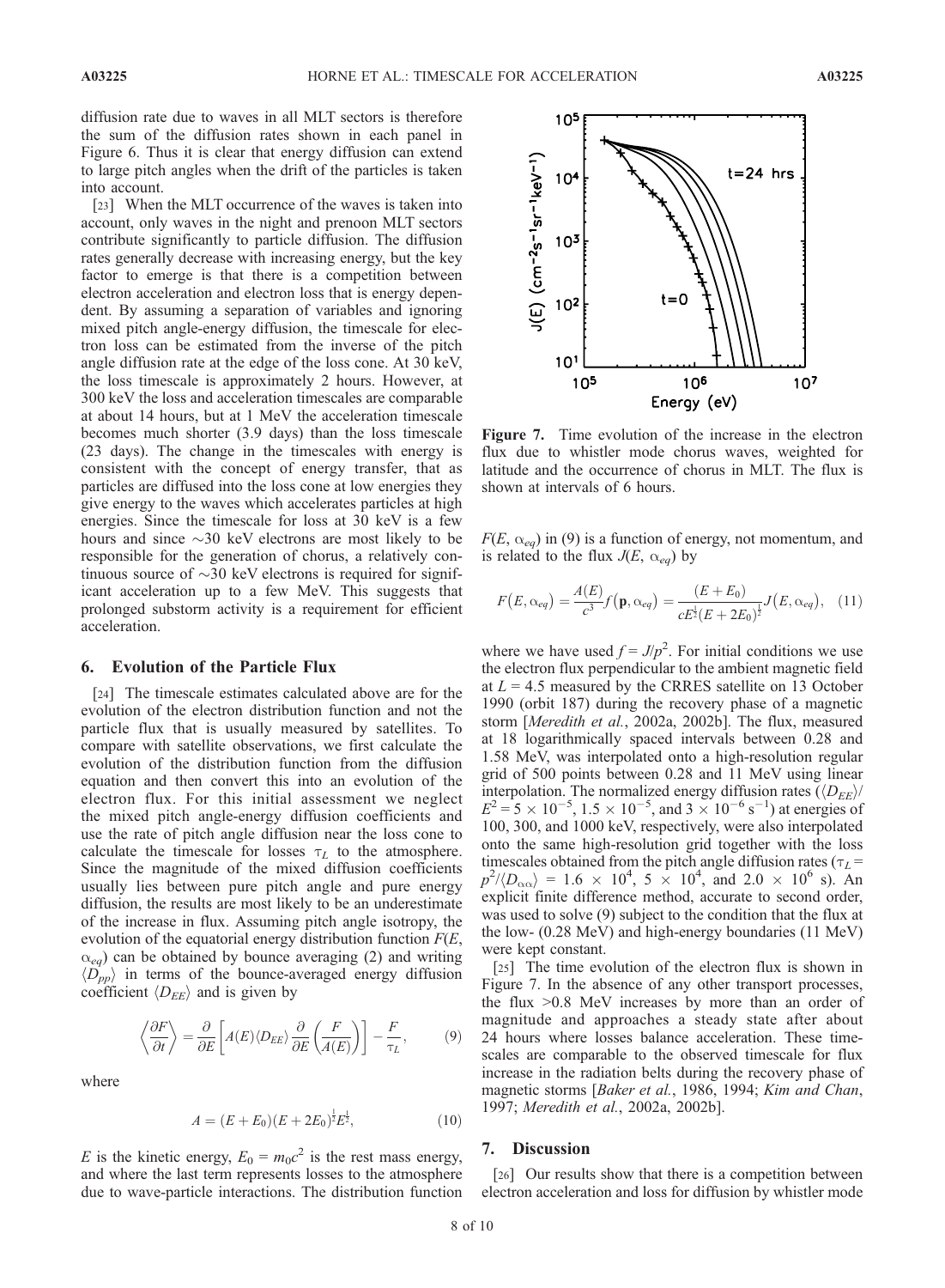chorus waves. Although we have estimated the losses from the pitch angle diffusion coefficients at the edge of the loss cone, a full treatment should take into account the shape of the distribution function in pitch angle and energy. The pitch angle diffusion coefficients are relatively flat near the loss cone and are well below the strong diffusion limit. Therefore we expect that the pitch angle diffusion rates near the edge of the loss cone should give reasonable estimates of the loss rates.

[27] Although losses due to whistler mode chorus are included, losses due to other types of waves, such as plasmaspheric hiss and electromagnetic ion cyclotron (EMIC) waves, have been omitted. Plasmaspheric hiss is mainly confined to within the high-density plasmapause, which is compressed during large geomagnetic disturbances [Meredith et al., 2004]. Since wave acceleration is most efficient in low-density regions, wave acceleration should take place outside the region where hiss dominates. Hiss should contribute to radiation belt losses during the later stages of the recovery phase as the plasmapause expands. Electron losses due to EMIC waves can be significant [Summers and Thorne, 2003; Albert, 2003], but they are generally confined to electron energies greater than  $\sim$  1 MeV [Meredith et al., 2003b]. In addition, EMIC waves are usually confined in MLT to regions close to the plasmapause boundary and therefore electrons would only be scattered during a fraction  $(\leq 10\%)$  of their drift orbit. Therefore we do not expect these omissions to impact significantly on the main result presented here.

[28] The occurrence of whistler mode chorus in latitude and MLT may have a significant impact on the acceleration of radiation belt electrons. Waves in the prenoon sector dominate energy diffusion above  $\sim$ 100 keV. Since these waves occur at latitudes above (and below) the magnetic equator, the diffusion caused by these waves peaks at equatorial pitch angles between  $30^{\circ}$  and  $50^{\circ}$ . If pitch angle diffusion is relatively weak, then this could result in butterfly distributions. The results presented here are for conditions averaged over the lifetime of the CRRES orbit, but one may envisage particular storms where, for example, waves at high latitudes in the prenoon sector dominate waves in the night sector. Under these conditions, pitch angle diffusion would be very small for pitch angles greater than about  $60^\circ$  and butterfly distributions should result. Flat-topped pitch angle distributions have been observed during one particular magnetic storm during the recovery phase when the electron flux was observed to increase [Horne et al., 2003a]. These distributions were observed near  $L = 4.5$ , where magnetopause shadowing can be ruled out and where drift shell splitting should not be significant. We suggest that in addition to drift shell splitting, flattopped distributions and butterfly distributions could be produced as a result of wave acceleration and could be a signature of wave acceleration. A careful analysis of particle pitch angle distributions in MLT is required to test this suggestion.

#### 8. Conclusions

[29] We have used wave and particle data from the CRRES satellite to determine the timescale for electron acceleration in the heart of the outer radiation belt near  $L = 4.5$  due to

whistler mode chorus waves. During magnetically active conditions, we split the wave occurrence into three MLT sectors and determined the contribution to wave acceleration and loss from each sector by calculating the bounce average pitch angle and energy diffusion rates. The results were weighted by the occurrence of the waves in MLT to obtain the timescale for wave acceleration. The main conclusions are as follows:

[30] 1. Chorus wave amplitudes in the night MLT sector peak near the magnetic equator and contribute to significant pitch angle and energy diffusion at pitch angles between 0 and 85<sup>°</sup>. However, in the prenoon and afternoon MLT sectors chorus wave amplitudes peak at latitudes above and below the magnetic equator. These waves are only effective in causing pitch angle and energy diffusion at equatorial pitch angles less than  $60^\circ$ .

[31] 2. At energies less than  $\sim$ 300 keV, there is a competition between electron acceleration and loss to the atmosphere. Above  $\sim$ 300 keV, electrons are accelerated faster than they are lost.

[32] 3. After bounce-averaging and weighting the diffusion coefficients by the occurrence of whistler mode chorus in MLT, we find that the timescale for an order of magnitude increase in the electron flux at 1 MeV is about 24 hours at  $L = 4.5$ . This compares favorably with observations.

[33] 4. We suggest that electron acceleration by whistler mode chorus waves on the dayside of the magnetosphere could produce butterfly pitch angle distributions. Since drift shell splitting becomes small at low  $L$ , the best place to determine whether wave acceleration could be responsible for butterfly distributions is at low  $L$  during large geomagnetic storms.

[34] We conclude that wave acceleration by whistler mode chorus is a viable mechanism to explain electron flux increases during magnetically disturbed times in the heart of the radiation belts near  $L = 4.5$ .

[35] Acknowledgments. This research was funded in part by the UK Natural Environment Research Council, NASA grant NAG5-11922, and the Space Vehicles Directorate of the Air Force Research Laboratory. [36] Shadia Rifai Habbal thanks Janet C. Green and Tuija I. Pulkkinen

for their assistance in evaluating this paper.

#### References

- Albert, J. M. (1999), Analysis of quasi-linear diffusion coefficients, J. Geophys. Res., 104, 2429.
- Albert, J. M. (2003), Evaluation of quasi-linear diffusion coefficients for EMIC waves in a multispecies plasma, J. Geophys. Res., 108(A6), 1249, doi:10.1029/2002JA009792.
- Albert, J. M. (2005), Evaluation of quasi-linear diffusion coefficients for chorus waves, J. Geophys. Res., A03218, doi:10.1029/2004JA010844.
- Anderson, R. R., D. A. Gurnett, and D. L. Odem (1992), CRRES plasma wave experiment, J. Spacecr. Rockets, 29, 570.
- Baker, D. (2001), Satellite anomalies due to space storms, in Space Storms and Space Weather Hazards, edited by I. A. Daglis, pp. 251-284, chap. 10, Springer, New York.
- Baker, D. N., J. B. Blake, R. W. Klebesadel, and P. R. Higbie (1986), Highly relativistic electrons in the Earth's outer magnetosphere: 1. Lifetimes and temporal history 1979-1984, J. Geophys. Res., 91, 4265.
- Baker, D. N., J. B. Blake, L. B. Callis, R. D. Belian, and T. E. Cayton (1989), Relativistic electrons near geostationary orbit: Evidence for internal magnetospheric acceleration, Geophys. Res. Lett., 16, 559.
- Baker, D. N., J. B. Blake, L. B. Callis, J. R. Cummings, D. Hovestadt, S. G. Kanekal, B. Klecker, R. A. Mewaldt, and R. D. Zwickl (1994), Relativistic electron acceleration and decay times in the inner and outer radiation belts: SAMPEX, Geophys. Res. Lett., 21, 409.